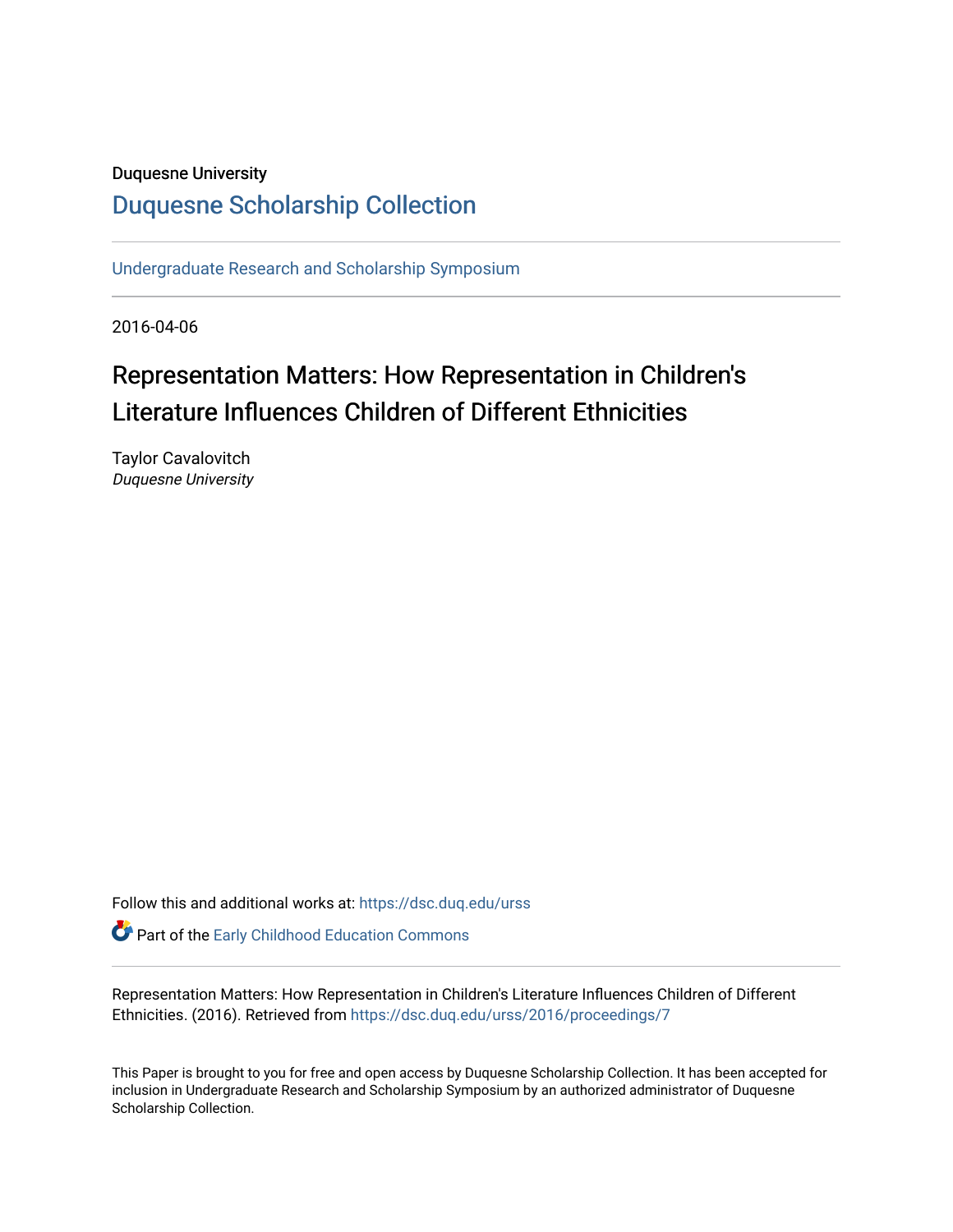Representation Matters:

How Representation in Children's Literature Influences Children of Different Ethnicities

Taylor Cavalovitch

Duquesne University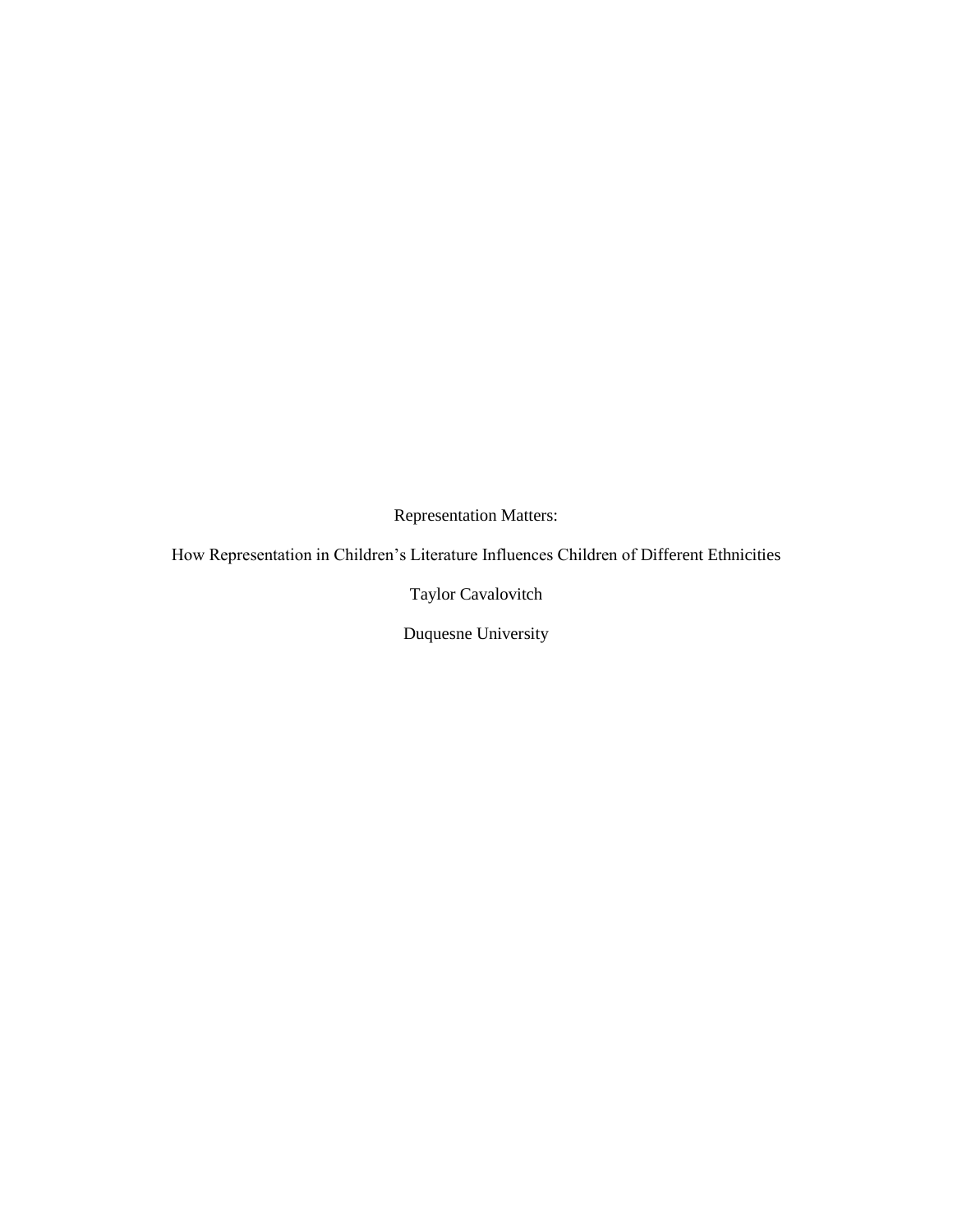"The media can be an instrument of change: it can maintain the status quo and reflect the views of the society or it can, hopefully, awaken people and change minds. I think it depends on who's piloting the plane."

Katie Couric

#### **Statement of the Problem**

Katie Couric eloquently states the statement above in the film Miss Representation; a documentary that examines the culture that contributed to the under-representation of powerful and influential woman. As an educator, I will be "piloting the plane" as I help my students see their value and the value of others regardless of their identities or experiences. This inquiry explored the lack of diverse characters in children's literature and how to use representational literature in an elementary classroom within a suburban school context. Representation in literature simply means that different perspectives and identities are respectfully featured in the text. Looking back at my schooling, my field experience, and my preparation for becoming a teacher, I have noticed that I have come across different types of people and yet the content being taught was not diverse enough to match the student populations. For example, during one 8-week field experience in the 2016 fall semester, not one African American character was ever featured in a book read to a group of students that were all African American. Therefore, I wanted to gain a better understanding of the use of representational literature in the classroom and teacher preparation programs. A study conducted by the Cooperative Children's Book Center, an educational program based in the University of Wisconsin-Madison, found that out of 3,600 books published in 2012, 3% were about African Americans, 2.5% were about Latinos, less than 1% were about Native Americans, and 2% were about Asian-Pacific Islanders. This left a staggering 93% of the 3,600 books reviewed to be about White characters (Kugler, 2012). This is extremely problematic since 93% of the population is not White; the world is filled with many different types of people that deserve their story told. Through my research, I hoped to discover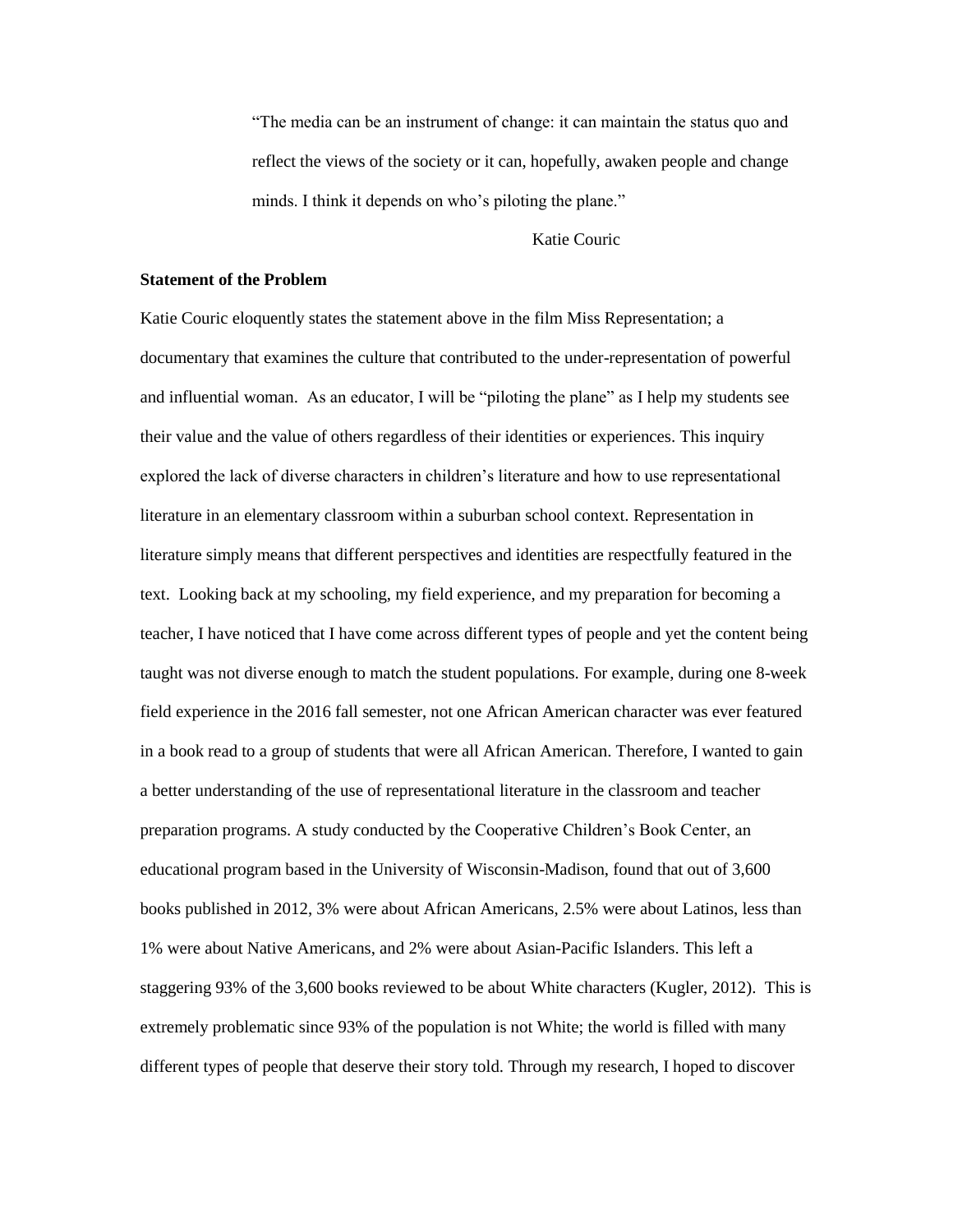the benefits of reading representational literature to children who represent non-dominant populations.

#### **Action Research Methods**

As a pre-service teacher, I used action research methods to conduct this line of inquiry. Action research is designed to enhance and improve current practice within a specific classroom, school, or district. Typically, it is a type of research undertaken by educational practitioners who have identified problems they wish to solve or areas they would like to enhance in their own teaching or student learning, or both (Efron & Ravid, 2013). This type of research continues to grow in use because teachers find it an empowering and collaborative activity. Action research generally includes a three-step process: identification of the problem through careful observation and reflection, planning and taking appropriate action, and the action part of the study. The goal of action research is to use findings to determine if teaching and learning have improved or if further changes are needed.

#### **Conceptual Framework**

To frame my research, I drew from the literacy concept of book as windows and mirrors (Tschida, Ryan & Ticknor, 2014). By teaching our students with this framework in mind, we are exploring how multicultural children's literature can act as windows and mirrors to diversity and expand the "single stories" students have of people, historical events, and cultural situations (Tschida, Ryan & Ticknor, 2014). Books that are used as windows allows for a vicarious experience to supersede the limits of the readers' own lives and identities and spend time observing those of others (Tschida, Ryan & Ticknor, 2014). By reading books that students can use as windows gives students the opportunity to learn about and understand perspectives that are different from their own. Children will then in turn be more willing to accept and value human differences. If teachers are able to instill these lessons into students at an early age, they will be able to continue this respect of human differences into their adult lives. Books that students can use as mirrors imply that readers see something of themselves in the text. Such a book reflects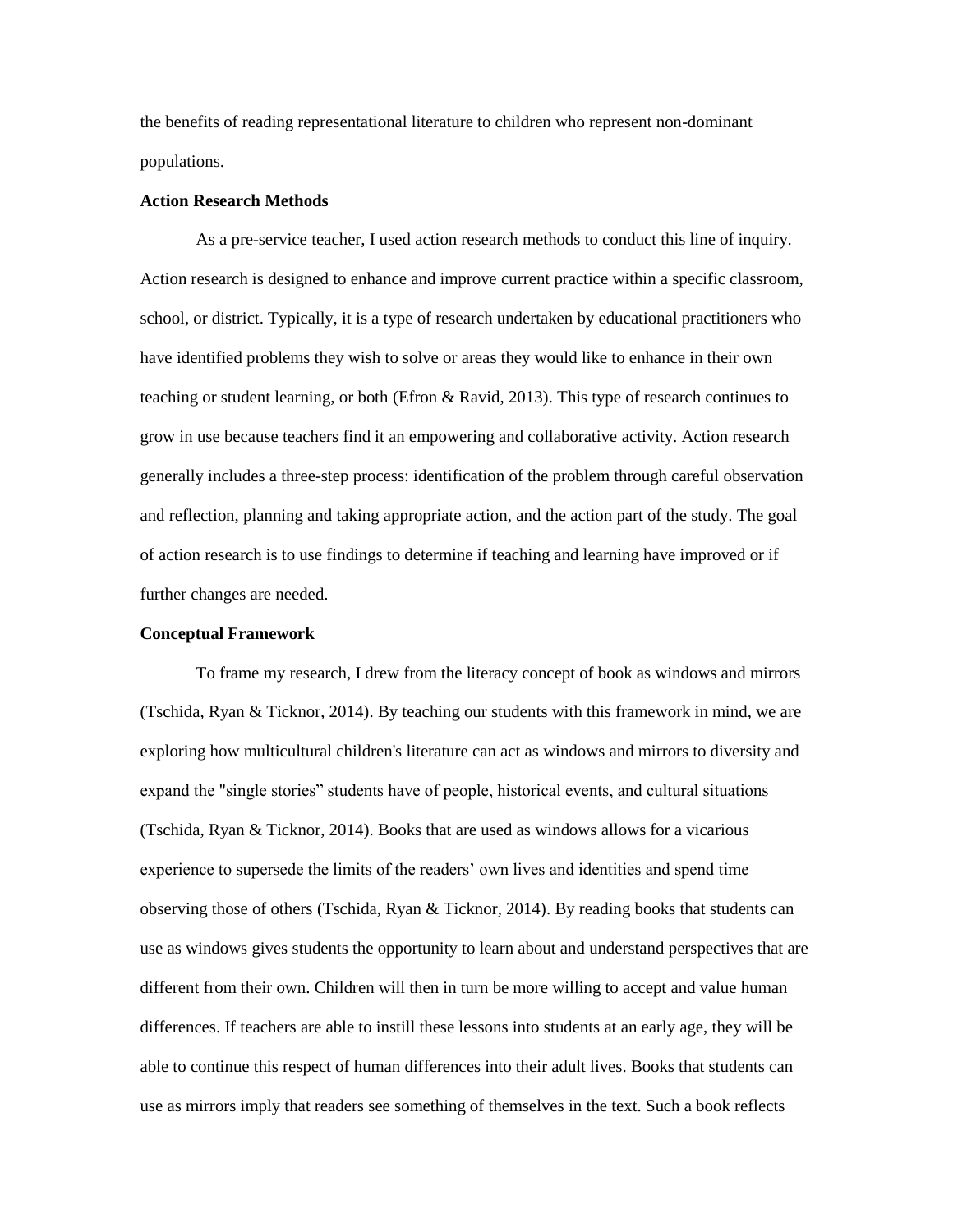back to readers' portions of their identities, cultures, or experiences. When readers are able to find themselves in a text, they are therefore validated; their experiences are not so unique or strange as to never be spoken or experienced by others. This inclusion, in turn, connects readers even more strongly to the larger world of books. (Tschida, Ryan & Ticknor, 2014). When students read books that reflect themselves, they can see that they are not alone. The reader can see that characters are experiencing the same issues and triumphs as themselves; therefore, they are able to see how different characters dealt with these commonalities. It is important that students can use literature as both windows and mirrors so they can feel more connected to the global society in which we live in.

The research context for this project is that I was placed in a first grade classroom in a suburban school in Pittsburgh during my second semester of my junior year. In my first grade classroom there were three students that were from non-dominant populations: Venezuelan, Chinese, and Korean. After careful consideration, I decided that my focus participant would be the student from Venezuela. My rational behind this decision was this student had only lived in the United States for a year. Therefore, I was curious to see if this student perception of his identify after being immersed in a United States school context. The research question that I had for this project was, how does representation in literature influence student engagement? The problem that I noticed was that there was a lack of diverse characters in children's literature. Looking back at my schooling, my field experience, and my preparation for becoming a teacher, I have noticed a lack representational literature, particularly in PreK-4 setting. This was especially concerning after all the research I uncovered about the importance of representational literature. I know that educators need to move beyond ethnocentrism, believing that one's own ethnic identity is superior, in children's literature. Through my research, I hoped to discover the benefits of reading representational literature to children who represent non-dominant populations.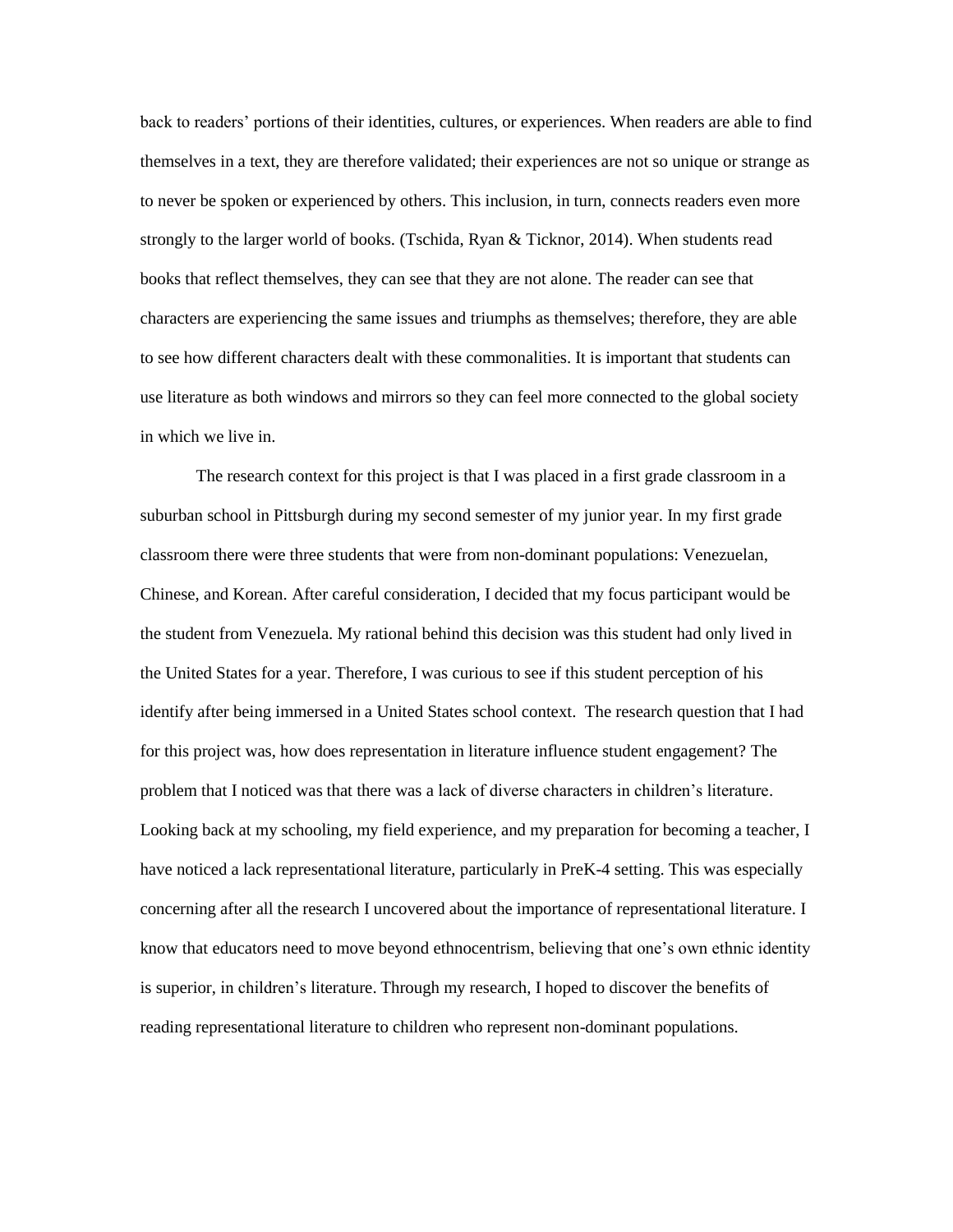#### **Data Collection and Analysis Process**

 My observations and field notes were recorded over an 8-week time period. Throughout my 8 weeks of observation, there were only books about White characters being read to my first grade class. At the end of each read-aloud session, I would write down what I had observed, with emphasis on focus participant. I made strategic choice to introduce children's literature that represented Spanish-speaking cultures. I asked focus participant questions related to children's literature. As part of the data analysis process, I would reflect on my data and would connect my findings with my research question. Before I could select representational literature, I first needed to see the perception my student participant had about themselves. I took the student out into the hallway and showed them almost identical pictures of Joe Biden and Leopoldo López; the student did not recognize either of the men and therefore his background knowledge did not sway his answer. Both men were dressed the same, had the same stance and facial expression, and they both looked like in positions of power. I simply asked the student whom they thought the smarter man was. Immediately the student selected Joe Biden to be the smarter the man. When I asked him why he chose Joe Biden, the student was unable to provide me with a rational explanation about this decision. I interpreted this decision as internalized oppression, "The primary means by which we [ethnic groups] have been forced to perpetuate and "agree" to our own oppression" (Padilla, 2001). From this pretest, I knew that I could bring in representational literature to hopefully have the student more engaged in reading, and to change his perception of himself.

#### **Findings & Discussion**

The first book that I decided to read to the class was *Niño Wrestles the World* by Yuyi Morales. It's about a boy from Mexico who is pretending to wrestle his toys while his twin sisters are sleeping; I adapted the book to make the boy from Venezuela. This book features many Spanish words so I had the participant help me with the pronunciation of Spanish words in the text. While reading the book, the student was actively engaged. His face lit up when I mentioned that the boy was from Venezuela and his eyes were never taken off me. When I asked questions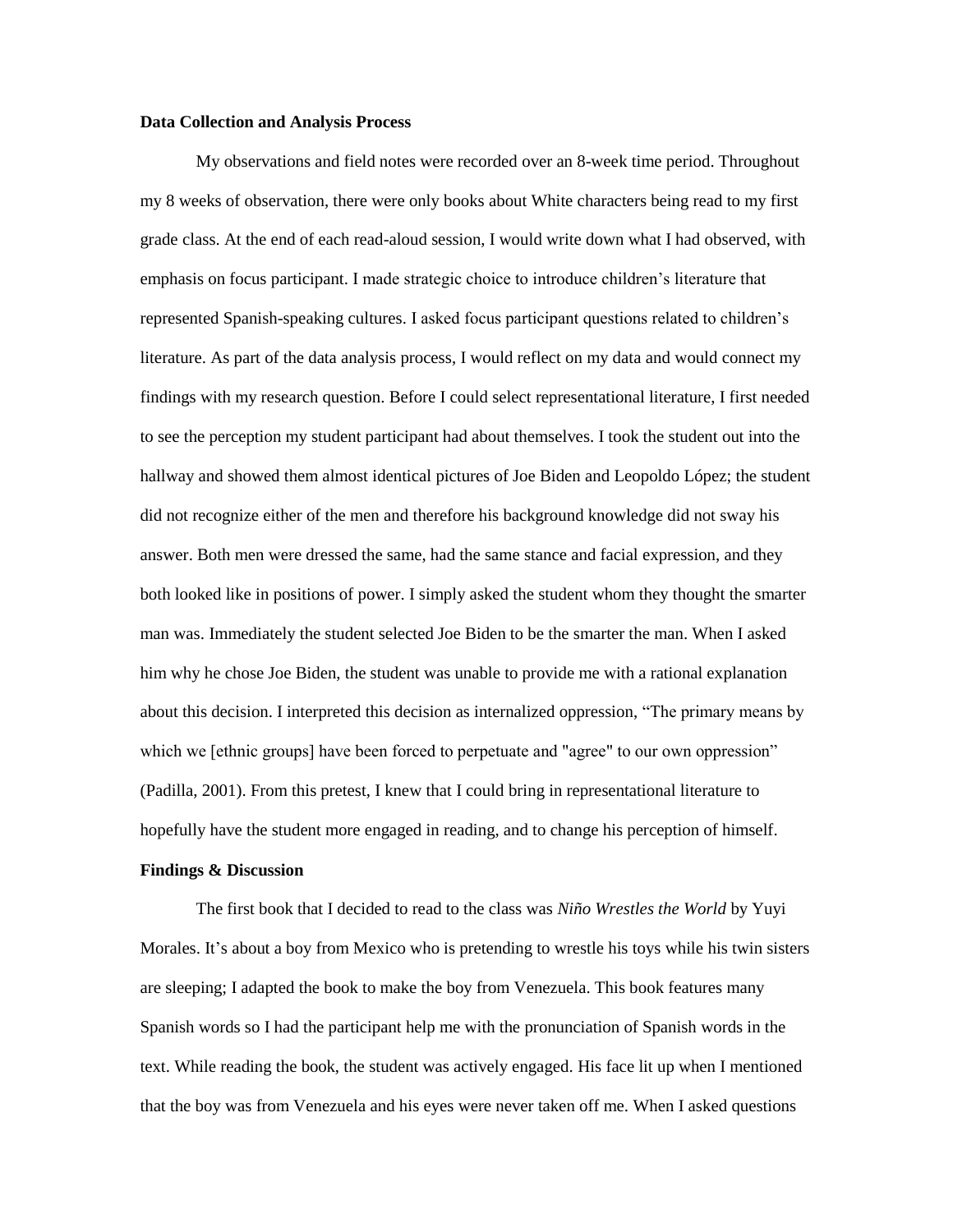he always raised his hand up with visible enthusiasm. Since he was able to see a reflection of himself in the book, he was able to relate to the literature more so than the typical literature read in the classroom (Galda & Cullinan, 2000). After reading the book, the student would only want to talk to me about it. I would ask him questions about the book and he would be able to answer them with ease, "children [are] able to recall story lines…[children] were able to comment as to why or why not they liked the book" (Grice & Vaughn, 1992). By taking an interest in his own culture, I was able to start developing an authentic relationship with my student participant. Not only did my student participant benefited, but also so did the entire class; "reading about people like and different from themselves helps children to value themselves and others and to appreciate differences and similarities across cultures" (Galda & Cullinan, 2000).

The second book that I was able to read to the class was *Dream Carver* by Diana Cohn and illustrated by Amy Cordova. This book is about a family in Mexico that carves and paints animals to sell in the town square. I once again adapted this book so that all of the geographical locations were in Venezuela. This book also features many Spanish words; therefore, I again had the participant help me with the pronunciation. When the student entered the classroom and saw me, he asked me if I was reading another Spanish book. Once I told him I was, he could not wait to hear it. He was excited! By reading books about this student's Venezuelan culture, I increased his interest in reading and engagement with literature (Taylor, 1997).

Just like with the first book, the student was actively engaged in the reading and would answer questions with ease. Not only was he able to recall parts of *Dream Carver*, he was able to recall last week's reading of *Niño Wrestles the World.* After reading *Dream Carver,* I revisited the question I asked the student during our first session; which man looks smarter? The student was able to recall that this was the same thing I asked him three weeks prior. This time, however, instead choosing Joe Biden, he chose Leopoldo López. Once again he was not able to give a rational explanation as to why he changed his initial answer. I believe that since the books acted as a mirror to this student, they were able to see that people like them could be the main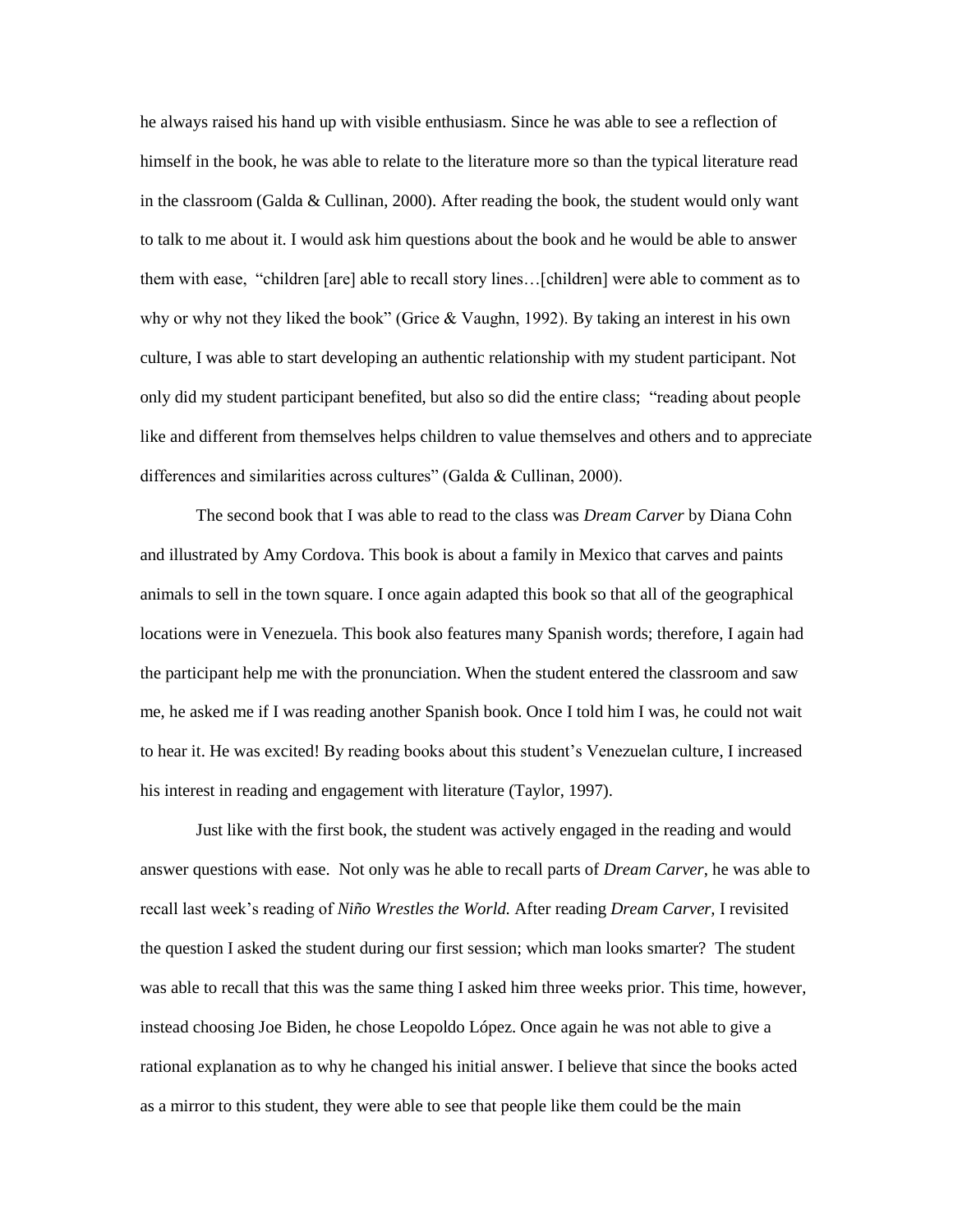character; their story could finally be told. Through my research I found that Hispanic children who have positive Hispanic role model are more likely to value themselves and their education (Echevarria, 1998).

#### **Conclusions and Implications**

The purpose of this action research was to see if representational literature influenced student engagement. The findings in my study suggest that the student's identity and presence in the classroom was validated; therefore their engagement in the lesson increased. Through my read alouds, the student and I formed an authentic, caring relationship because I showed a genuine interest in his culture. Since the student was able to see himself in the text, he was actively attentive and was able to comprehend the text throughout my weeks in the classroom.

The Spiritan tradition calls us to be a more just world through living open to the Spirit, committing to authentic relationships, and walking with those on the margins. I was able to connect my research to this tradition because children from marginalized cultural groups must have opportunities to see themselves reflected in literature, just as readers from all social/ cultural groups must be given windows offering views of the world around them, not only imaginary worlds but also reality (Tshida, Ryan, & Ticknor, 2014, p. 29). When educators take the time to carefully select literature that represents every student in their classroom, each student has the opportunity to have their existence validated. The research I conducted also allowed me to build an authentic relationship with my student participant because I validated him in an environment where he had little validation in curricular and instructional practices While this project initially started out as a course assignment, I was able to continue my research throughout the summer by reading and reviewing books that respectfully represented diverse characters. The hope of this additional research was to help include more diverse children's literature to the required book list for the Content Knowledge course of the Literacy Block component of the Leading Teacher Program. The dedication to this research did inspire change to the required book list; I believe this will not only help future teachers, but also their future students. The passion that I have for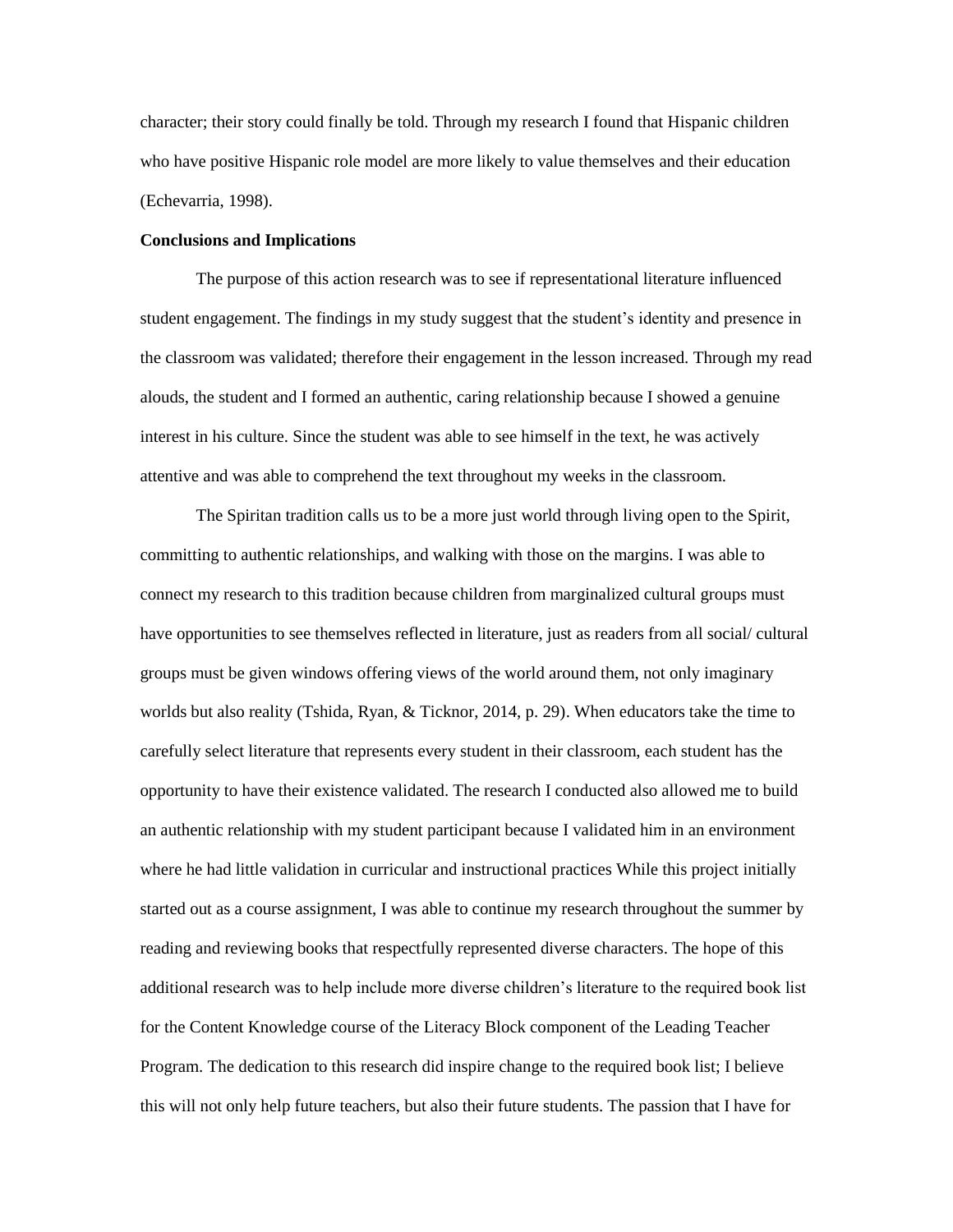this topic will hopefully be pursued through the Teacher's College at Columbia University, pending acceptance.

 After conducting this action research, I know how important it is to have literature that represents every student in your classroom. This research has many implications for teaching and learning. Even though some representational literature is hard to find, by simply taking an extra 30 minutes to adapt a book, it could mean the world for one of your students. Representation encompasses many facets of students' lives; their linguistic and cultural background, gender identity, sexuality, differences in physical & mental abilities, family dynamics, etc. No student should feel lesser because they may appear to be different. As educators it is our responsibility to value and validate each and every one of our students. Representation matters, and it does play a pivotal role in students' self-worth and engagement.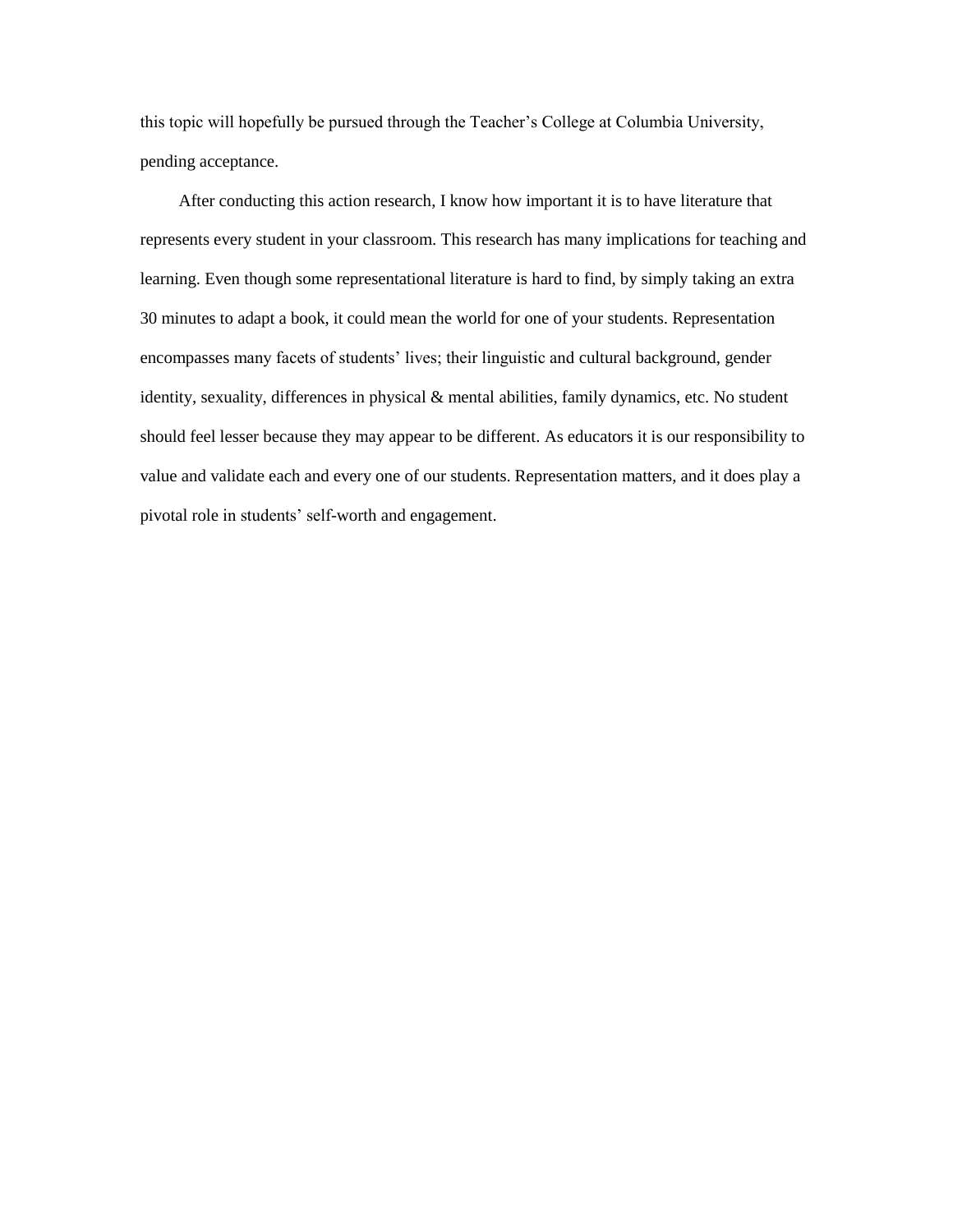#### References

Echevarria, P. (1998). *For all our daughters: How mentoring helps young women and girls master the art of growing up.* Worcester, MA: Chandler House Press.

Galda, L., & Cullinan, B. (2000). Reading aloud from culturally diverse literature. In Beginning reading and writing. Newark, DE: International ReadingAssociation.We need to fix this reference. Is it a chapter in an edited book? What are Page Numbers? Did the authors of the book also write the book chapter?

Grice, M., & Vaughn C. (1992) Third graders respond to literature for and about Afro Americans. *Urban Review, 24*(2), 149-164.

Kugler, T. (2012). First Book Infographic [Infographic], Retrieved from http://www.education.wisc.edu/soe/about/resource-service-units/student-diversityprograms/diversity-news/2013/06/26/npr-turns-to-expertise-of-ccbc-to-examine-whykids-books-remain-so-white

Padilla, L. (2001). "But you're not a dirty Mexican": Internalized oppression, Latinos and law. *Texas Hispanic Journal of Law and Policy,* 59-113.

Taylor, G. (1997). Multicultural literature preferences of low ability African American and Hispanic American fifth graders. *Reading Improvement, 34*(1), 37-48.

Tschida, C.M., Ryan, C.L., & Ticknor, A.S. (2014): Building on windows and mirrors: Encouraging the disruption of "single stories" through children's literature. *Journal of Children's Literature, 40*(1), 28-39.